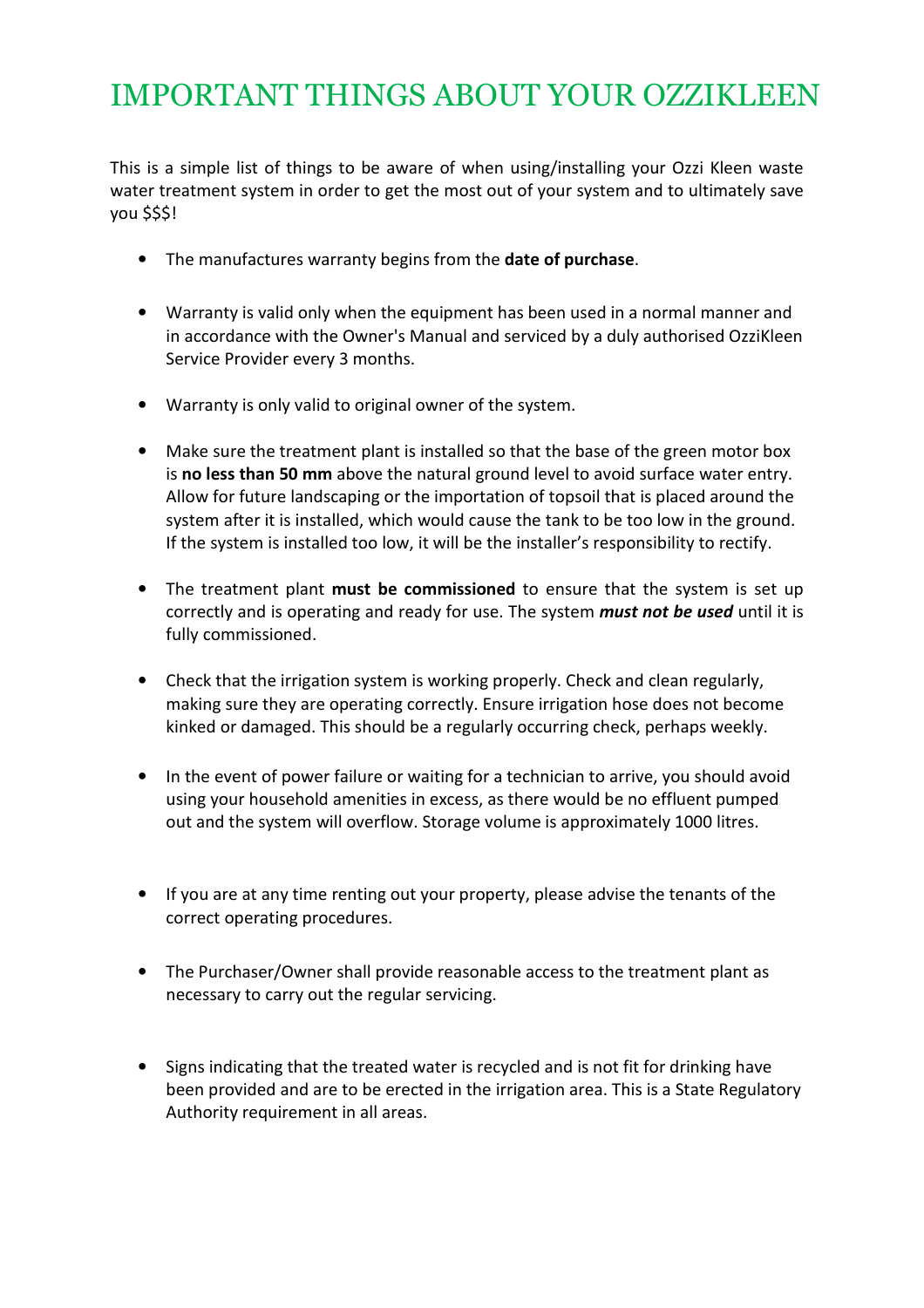## DON'TS:

For your own convenience there are a number of **DON'TS** that you should be made aware of:

#### Do not discharge any items to the treatment plant that cannot be biologically broken down or are not a source of food for the micro-organisms i.e:

- Disposable nappies, tampons, sanitary napkins, condoms, plastics, paint, thinners, contents of a portable chemical toilet, or any other foreign matter.
- Large quantities of harsh cleaners, disinfectants, or any other substances or poisons that would be harmful to your system's ecology. Preferably use biodegradable products as this will also help the environment).
- Excessive amounts of fats, oils or grease, as this may cause problems within the biological treatment process. Fats have a calorific value of over 5,700 times that of normal sewage.
- Food scraps or the use of a garbage grinder, as this will increase the biological load on the system and could cause overloading.

As the owner of your treatment plant, it is to your advantage to understand the operating principles of the system and be observant as to what is happening from day to day. Look after your treatment plant and it will serve you well.

#### Warranty does not cover:

- o Cleaning sprinklers of any blockages or damage to equipment caused by not clearing blockages.
- $\circ$  Any operational problems due to extraneous matter, fats or chemical spills in the sewage.
- $\circ$  Any parts broken or stolen from within the system due to transport or installation or misuse by any unauthorised persons.
- o Any changes that are made to the treatment plant system from the original manufacture that is not
- $\circ$  Approved by the manufacturer including components that maybe modified removed or replaced that alters the treatment processes.
- $\circ$  Service Provider's time for replacement of any faulty parts or cleaning out of treatment system.
- o Service Provider's travel expenses (vehicle and travel time).
- o Service callout costs.
- o No warranty if the system has been used as an external power supply for other electrical appliances.
- o No warranty if the seal on the control box has been broken.

#### Disclaimer

Due to the unpredictable nature of Activated Sludge Systems and OzziKleen having no control over the incoming waste into the system – AGCO will not be held responsible for failed council inspections, blockages caused by excess fat, foreign matter or tank de-sludging.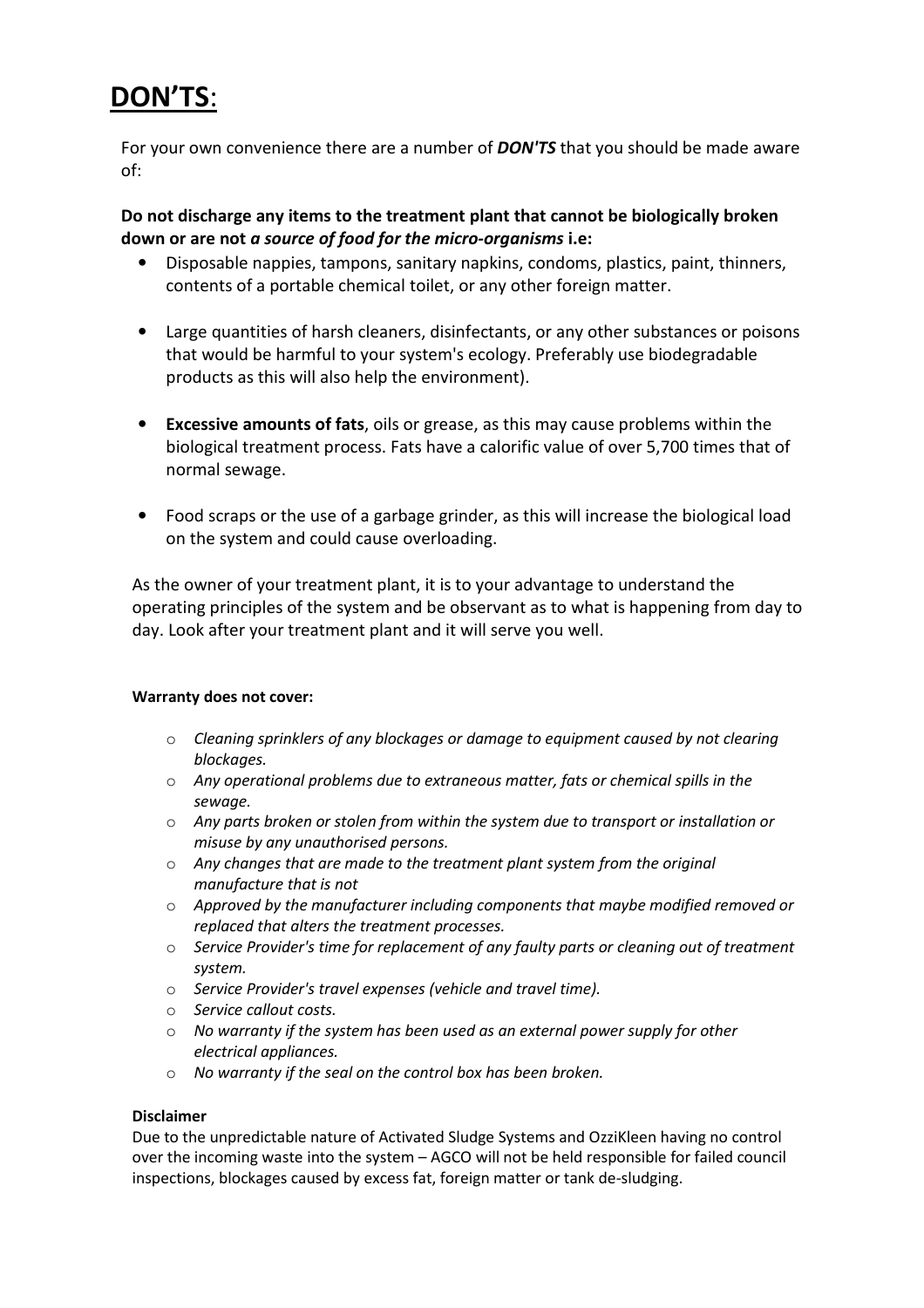#### TROUBLESHOOTING GUIDE

#### Note: Check that the sprinkler system is not blocked before requesting a service call. Sprinklers must operate at all times.

The treatment plant has an audio-visual in-house alarm panel mounted inside your home. The alarm has a mute switch which can be turned off until the problem is rectified. If the alarm situation is not addressed within 10 hours, the alarm will reactivate. In the event of any troubleshooting query, please refer directly to your local authorised Ozzi Kleen Service Provider.

| <b>CAUSE</b>                                                            | <b>OPERATION PROBLEM</b>                                                                                                                                                                                                                                                                                                                                                                                                        | <b>REMEDY</b>                                                                                                                                                                                                                                                                                                                                                                                                                                                                                                                                                                                                                                                                  |
|-------------------------------------------------------------------------|---------------------------------------------------------------------------------------------------------------------------------------------------------------------------------------------------------------------------------------------------------------------------------------------------------------------------------------------------------------------------------------------------------------------------------|--------------------------------------------------------------------------------------------------------------------------------------------------------------------------------------------------------------------------------------------------------------------------------------------------------------------------------------------------------------------------------------------------------------------------------------------------------------------------------------------------------------------------------------------------------------------------------------------------------------------------------------------------------------------------------|
|                                                                         |                                                                                                                                                                                                                                                                                                                                                                                                                                 |                                                                                                                                                                                                                                                                                                                                                                                                                                                                                                                                                                                                                                                                                |
| 1. High Water Alarm - buzz will<br>sound and the LED will flash<br>fast | a) High sewage flow discharging<br>into treatment plant. High<br>wash load, draining of spa bath,<br>etc.<br>b) Basket strainer blocked.<br>c) Decant pipe blocked.<br>d) Chlorinator blocked.<br>e) Effluent pump fails to run<br>when pump well is full.<br>i) No power supply.<br>ii) Float switch stuck.<br>iii) Electrical fault in motor.<br>f) Blocked sprinklers.<br>g) (Optional) Sand filter may<br>need backwashing. | a) The plant will automatically<br>go<br>into settling and then decant<br>mode. After approximately 30<br>minutes, the effluent pump<br>should start and then the alarm<br>should cancel.<br>b) Clear any blockages.<br>c) Clear any blockages.<br>d) Clear any blockages.<br>e) Pump checks:<br>i) Check plug and power supply.<br>ii) Check that float switch is<br>free to operate in pump well.<br>iii) Call Service Provider.<br>f) Check sprinklers. Clear any<br>blockages.<br>g) Backwash filter as per<br>backwash procedure.                                                                                                                                         |
| 2. Blower Alarm buzzer<br>will sound and the LED<br>will flash slow     | a) Broken or damaged air lines<br>causing low air pressure.<br>b) Air diffusers ruptured.<br>c) Faulty blower components.<br>d) Blower protection switch<br>activated (Yasunaga Blower<br>only).                                                                                                                                                                                                                                | a) Call Service Provider.<br>b) Call Service Provider.<br>c) Call Service Provider.<br>d) Call Service Provider.                                                                                                                                                                                                                                                                                                                                                                                                                                                                                                                                                               |
| 3. Treatment Plant Smelling                                             | a) Power turned off due to<br>alarm being activated.<br>b) Plant biomass killed-off.<br>c) Blocked sprinklers causing<br>ongoing high level alarm<br>condition.<br>d) Diffusers blocked causing<br>loss of aeration.<br>e) Diffuser partly ruptured<br>causing poor aeration.<br>f) Plant put into use prior to<br>commissioning.                                                                                               | a) Always leave power on.<br>b) Pump out aeration tank and<br>refill with clean water. The<br>biomass may be killed-of by<br>toxic chemicals discharged to<br>the system; i.e. harsh cleaners,<br>portable chemical toilet<br>contents, excessive antibiotics,<br>etc.<br>c) Check sprinklers. Clear any<br>blockages. An ongoing high<br>level alarm condition will stop<br>the treatment process.<br>Extended alarm periods will<br>result in loss of treatment,<br>causing odours.<br>d) Call Service Provider.<br>e) Call Service Provider.<br>f) Do not use treatment plant<br>before commissioning. Septic,<br>anaerobic conditions in the<br>treatment plant will cause |